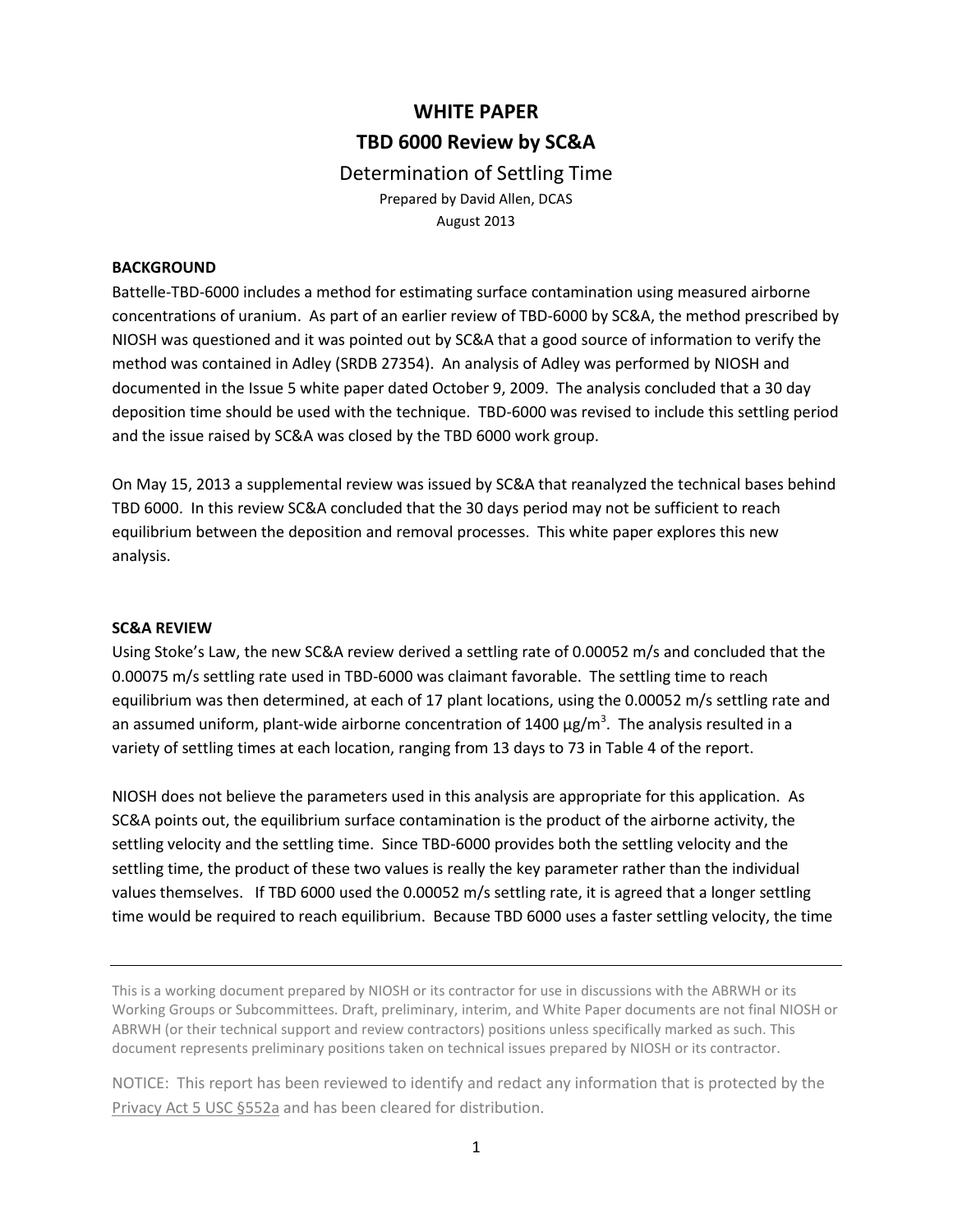to reach equilibrium will be fewer days. The product of the two parameters, however, remains the same.

It should also be noted that the airborne level used in the SC&A review comes from a quote in Adley that is apparently attempting to describe the significance of surface contamination. It is not actually a measurement of the airborne activity at the facility. The report estimated 20 grams per day of uranium surface contamination settling throughout the building and pointed out that if all of this were evenly distributed throughout the building volume, the airborne concentration would be 28 times the maximum permissible level (1400  $\mu$ g/m<sup>3</sup>). The exact quote from the report is:

"The significance of the quantities of uranium oxide dust that settle out is realized when the following two examples are considered:

- (1) If the 20 grams of  $U_3O_8$  that settles out daily were dispersed evenly throughout the 500,000 cubic feet of the building, the resulting concentration of dust would be 28 times the maximum permissible level of 5 x 10-5 µg/cc.
- (2) When one milligram of  $U_3O_8$  is dispersed in the air, the quantity is sufficient to produce the maximum permissible concentration in 710 cubic feet of air; in one cubic foot of air it will produce 710 times the maximum level."

As such, the statement is an example to demonstrate the potential significance of the quantity of surface dust. With the second example included, it is clear this is not an estimate of airborne activity but rather examples of the possible significance ranging from 1 MPC to 710 MPCs.

The third issue with the SC&A analysis is that the recommendation does not account for a distribution of air samples. When air sample values are available for a site, one of two standard approaches is use. Either the  $95<sup>th</sup>$  percentile is used as a constant or the full distribution of the air samples is used. The SC&A report recommends using 70 days for the settling time based on the 95<sup>th</sup> percentile of the settling times calculated in the report.

An example of the problem comes from applying the data from Adley as it would typically be applied by NIOSH at a facility with no measured contamination value. The  $95<sup>th</sup>$  percentile of the airborne values measured by Adley is 26,757  $\mu$ g/m<sup>3</sup> (as determined later in this paper). If a contamination value were to be determined from this using the SC&A recommendations, this value would be multiplied by 70 days and 0.00075 m/s settling rate to obtain a contamination value of 1.21x10<sup>8</sup>  $\mu$ g/m<sup>2</sup>. This is more than 26

This is a working document prepared by NIOSH or its contractor for use in discussions with the ABRWH or its Working Groups or Subcommittees. Draft, preliminary, interim, and White Paper documents are not final NIOSH or ABRWH (or their technical support and review contractors) positions unless specifically marked as such. This document represents preliminary positions taken on technical issues prepared by NIOSH or its contractor.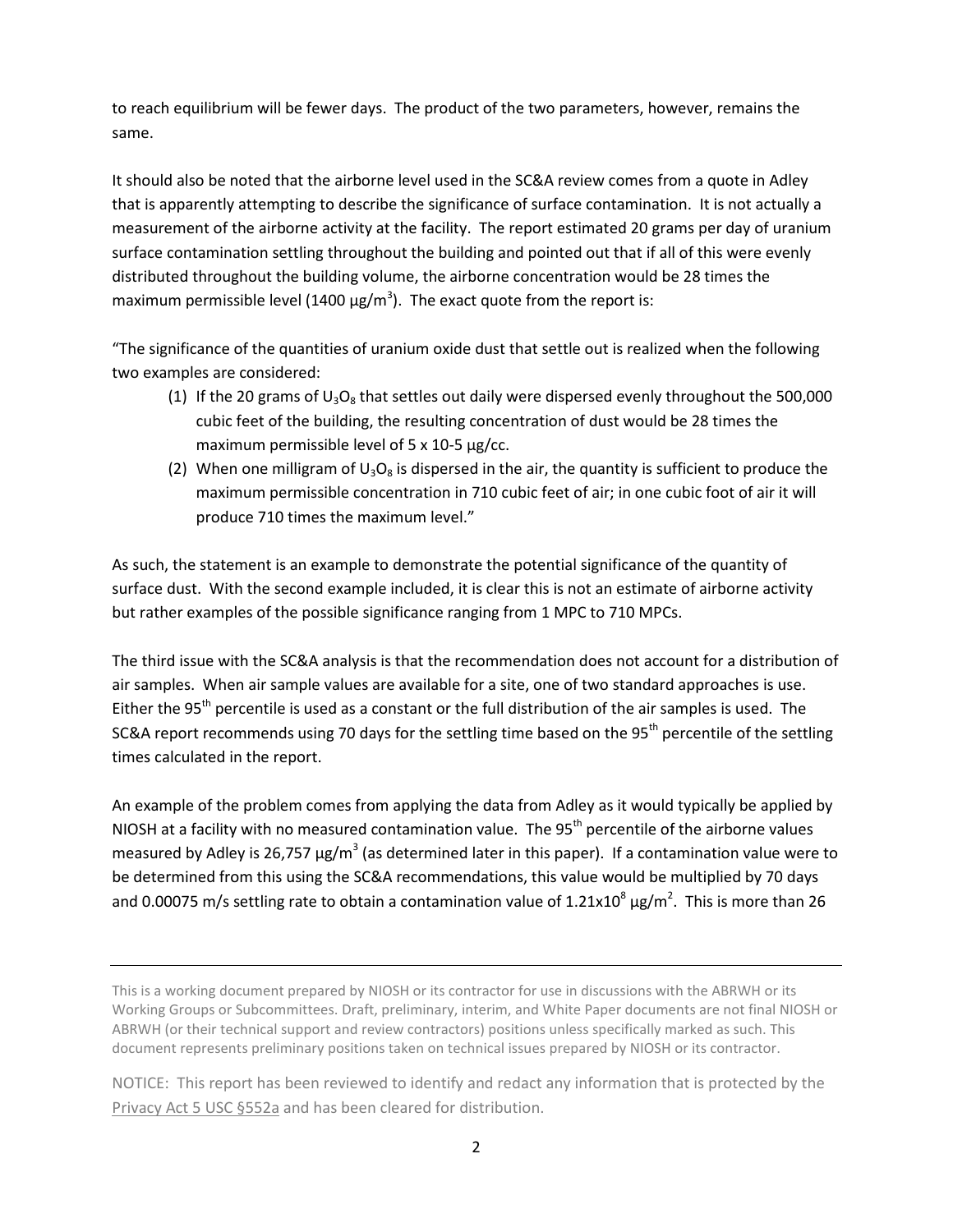times higher than the maximum surface concentration reported by Adley (as shown in Table 2 of the SC&A report).

Since the SC&A recommendation was based on an airborne value that was hypothetical rather than measured, and a settling rate not used by TBD-6000, it does not appear to be a reliable estimate of the appropriate setting time for NIOSH to use. Also, since it does not appear to take into account the distribution of the air samples at a site, it may not be practical to use. Therefore, as recommended in the SC&A report, the settling time is re-examined in the remainder of this paper.

#### **ISSUE 5 WHITE PAPER**

The issue 5 white paper explored the appropriate settling rate and settling time based on contamination data from Adley and Simonds Saw and Steel. In that paper, settling time based on both the geometric mean (GM) and the 95<sup>th</sup> percentile values were calculated and the most favorable of the values was used. However, since the analysis was performed as part of the review of TBD-6000, airborne values contained in TBD-6000 were used in the analysis. This creates the possibility of the technique being used at a site with site specific airborne data but TBD-6000 parameter values (settling time and settling rate). Therefore, the analysis is expanded here to consider site specific airborne values from Adley and Simonds Saw and Steel.

## **ANALYSIS**

After conversion to units of  $\mu$ g/m<sup>3</sup>, the air sample values contained in Tables II through VII of the appendix to Adley were used in this analysis. Samples from Table VIII were not included because they contained samples from non-production areas (e.g., office and restroom). In addition, the contamination values from the settling plate data (Table XIII) were used. The settling data, listed in mg/ft<sup>2</sup>/day, was multiplied by the applicable number of days the plate was exposed and converted to  $\mu$ g/m<sup>2</sup>. Simonds Saw and Steel air sample data was obtained from an October 27, 1948 survey (SRDB 10883 pp. 19-25), while the contamination values were obtained from a summary of three Simonds Saw and Steel surveys (SRDB 23579 Table II). As with the Adley data, the air sample results were converted to  $\mu$ g/m<sup>3</sup> and the contamination values were converted to  $\mu$ g/m<sup>2</sup>.

Each of these four data sets was analyzed as a lognormal distribution and the geometric mean (GM) and the geometric standard deviation (GSD) were determined. The settling time was then determined using the following equation.

This is a working document prepared by NIOSH or its contractor for use in discussions with the ABRWH or its Working Groups or Subcommittees. Draft, preliminary, interim, and White Paper documents are not final NIOSH or ABRWH (or their technical support and review contractors) positions unless specifically marked as such. This document represents preliminary positions taken on technical issues prepared by NIOSH or its contractor.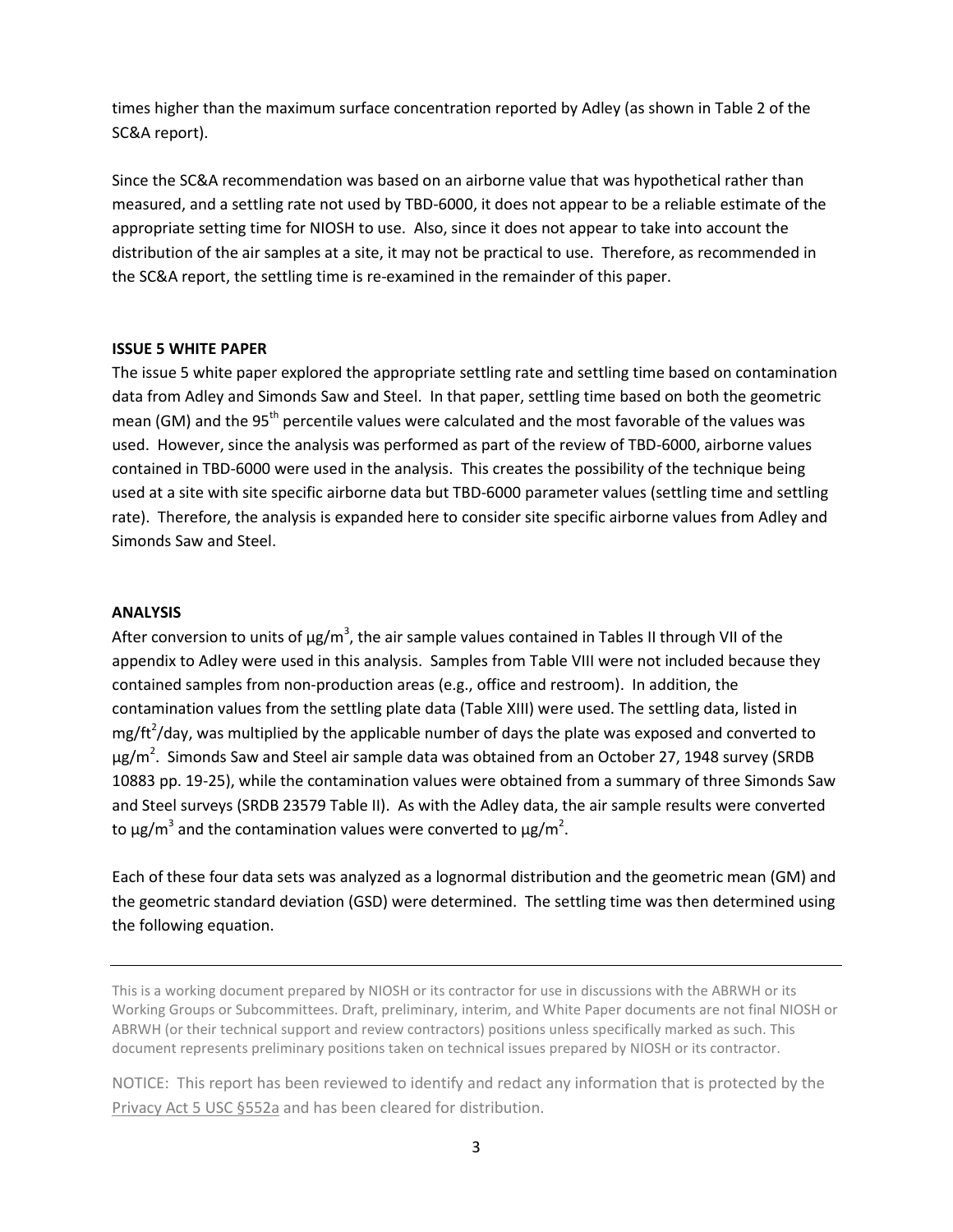# Settling time = Surface contamination  $\div$  airborne value  $\div$  0.00075 m/s

In determining the settling time, the values used for the surface contamination and airborne levels were from the same site (Adley or Simonds Saw and Steel) and same point in the distribution. For example, the GM of the Adley airborne and the GM for the Adley contamination data were used in the equation. Settling time was determined for the GM as well as the 95<sup>th</sup> percentile of the distributions for each site. Also, as discussed later, settling time was determined for the average values from the data sets. Table 1 provides the calculated settling times from the Simonds saw and Steel and the Adley data.

| Data           | Distribution | Surface Contamination<br>Airborne Concentration |               | <b>Settling Days</b> |  |
|----------------|--------------|-------------------------------------------------|---------------|----------------------|--|
| Source         | parameter    | $(\mu$ g/m <sup>2</sup> )                       | $(\mu g/m^3)$ |                      |  |
| <b>Simonds</b> | <b>GM</b>    | 1005276                                         | 841           | 18.45                |  |
| Saw and        |              |                                                 |               |                      |  |
| Steel          | Average      | 1552083                                         | 5204          | 4.60                 |  |
|                | 95th         | 5324129                                         | 27675         | 2.97                 |  |
| Adley          | <b>GM</b>    | 1839873                                         | 534           | 53.13                |  |
|                | Average      | 2350865                                         | 8436          | 4.30                 |  |
|                | 95th         | 5645961                                         | 26757         | 3.26                 |  |

|  | Table 1 - Settling Days |  |
|--|-------------------------|--|
|--|-------------------------|--|

As can be seen in Table 1, the settling time for the Adley data is 53 days when the GM of the distributions are used and 3.26 days when the  $95<sup>th</sup>$  percentile of the distributions are used. The disparity in the values is due to the large difference in the GSDs of the two distributions, which directly affects the calculated 95<sup>th</sup> percentile values. It is likely that air samples tend to have a wider distribution due to localized sources of airborne. Once released however, that airborne would tend to mix and migrate, causing the settled contamination to be more evenly distributed.

The GM of the surface contamination would not normally be used alone for exposure estimates. Instead, either a full distribution or a constant at the 95<sup>th</sup> percentile value would be used. Therefore, the GM is not necessarily a good parameter to use in determining the appropriate settling time.

This is a working document prepared by NIOSH or its contractor for use in discussions with the ABRWH or its Working Groups or Subcommittees. Draft, preliminary, interim, and White Paper documents are not final NIOSH or ABRWH (or their technical support and review contractors) positions unless specifically marked as such. This document represents preliminary positions taken on technical issues prepared by NIOSH or its contractor.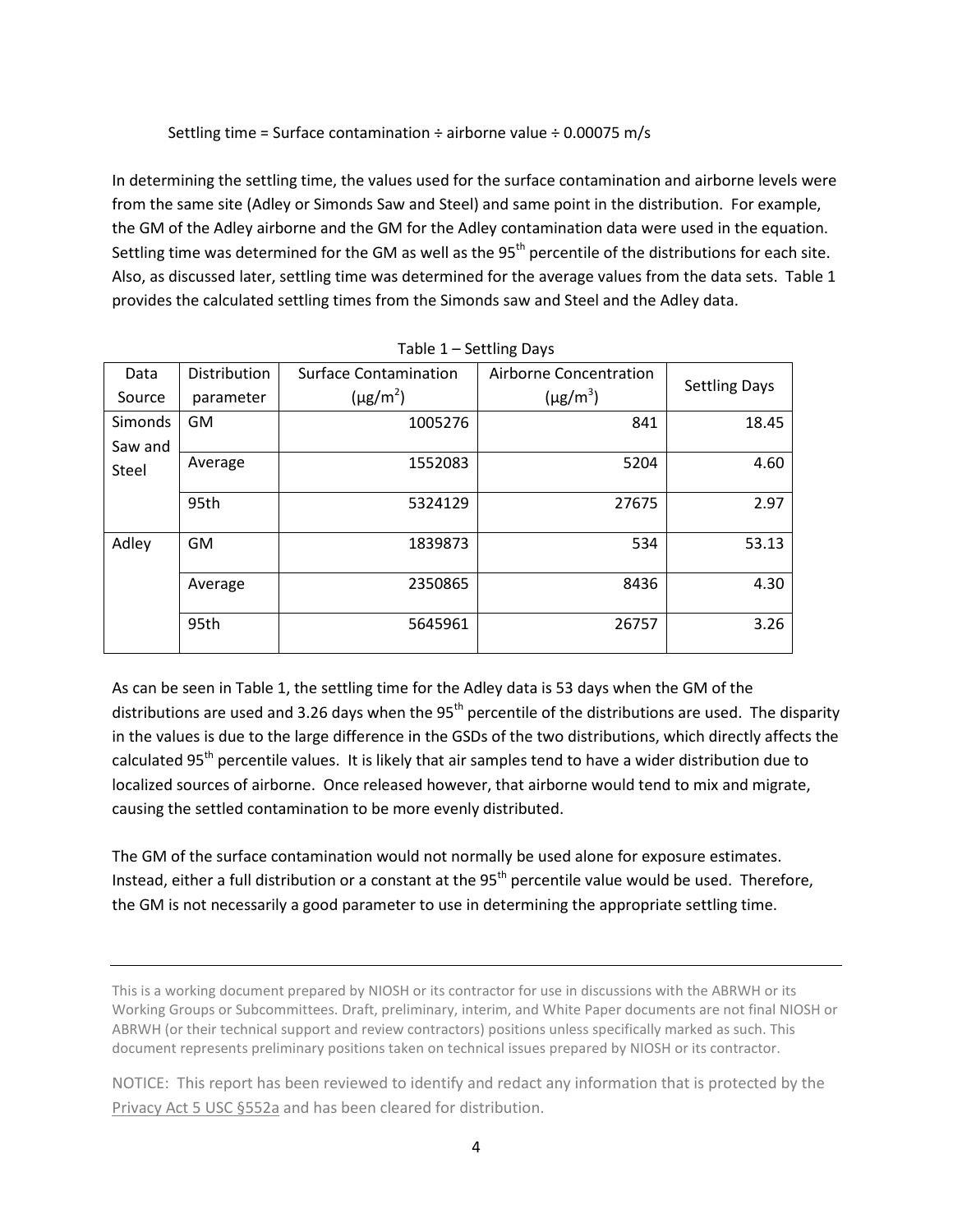It is clear from the table that neither the GM nor the  $95<sup>th</sup>$  percentile will describe the appropriate settling time for a full distribution of airborne and contamination values. In an attempt to relate the full distribution to single value, the use of the average of the distribution was evaluated. The average of each distribution was calculated from the GM and GSD of each distribution using the equation from Table 2.2 in Battelle-TIB-5000 and reproduced in the current SC&A review. Based on the average of the air samples and the average of the contamination values, the number of settling days using the Adley data would be 4.3 days.

Another set of data examined in the Issue 5 white paper was the Simonds Saw and Steel data. The values calculated for this data are also provided in Table 1. The number of settling days determined from this data is less than 30 days for each of the three parameters in the table.

Attachment A to this white paper provides an evaluation of a hypothetical case to determine what constant value would be equivalent (i.e., result in the same PC value) to a lognormal distribution when entered into IREP. The examination determined that the constant value would fall somewhere between the average and the 95<sup>th</sup> percentile of that distribution. This implies that the appropriate settling time based on Adley and Simonds Saw and Steel data falls somewhere between 2.97 days and 4.6 days.

The issue 5 white paper used the GM and the 95<sup>th</sup> percentile values and resulted in a 27 day estimate (rounded to 30 days) based on the GM. However, as appendix A demonstrates, the average would be a more appropriate value and would result in a settling time of 7.4 days rather than 27 days.

## **CONCLUSION**

If the 95<sup>th</sup> percentile were to be used, both the Adley and the Simonds Saw and Steel data indicate a 30 day settling time is favorable. If the full distribution is to be used, the Simonds Saw and Steel data indicates a 30 day settling time is favorable while the Adley data is unclear. It is unclear because the GM indicates it is not favorable while the  $95<sup>th</sup>$  percentile indicates it is favorable.

The data therefore appears to give mixed results. This is true, however, only if the GM is to be used as a constant which is not normally the case. Based on Appendix A, the constant value that is equivalent to a lognormal distribution (for the purposes of IREP) would fall somewhere between the average of the lognormal distribution and the 95<sup>th</sup> percentile of that distribution. Using these parameters, the 30 day settling time is favorable for both the Adley data and the Simonds Saw and Steel data.

This is a working document prepared by NIOSH or its contractor for use in discussions with the ABRWH or its Working Groups or Subcommittees. Draft, preliminary, interim, and White Paper documents are not final NIOSH or ABRWH (or their technical support and review contractors) positions unless specifically marked as such. This document represents preliminary positions taken on technical issues prepared by NIOSH or its contractor.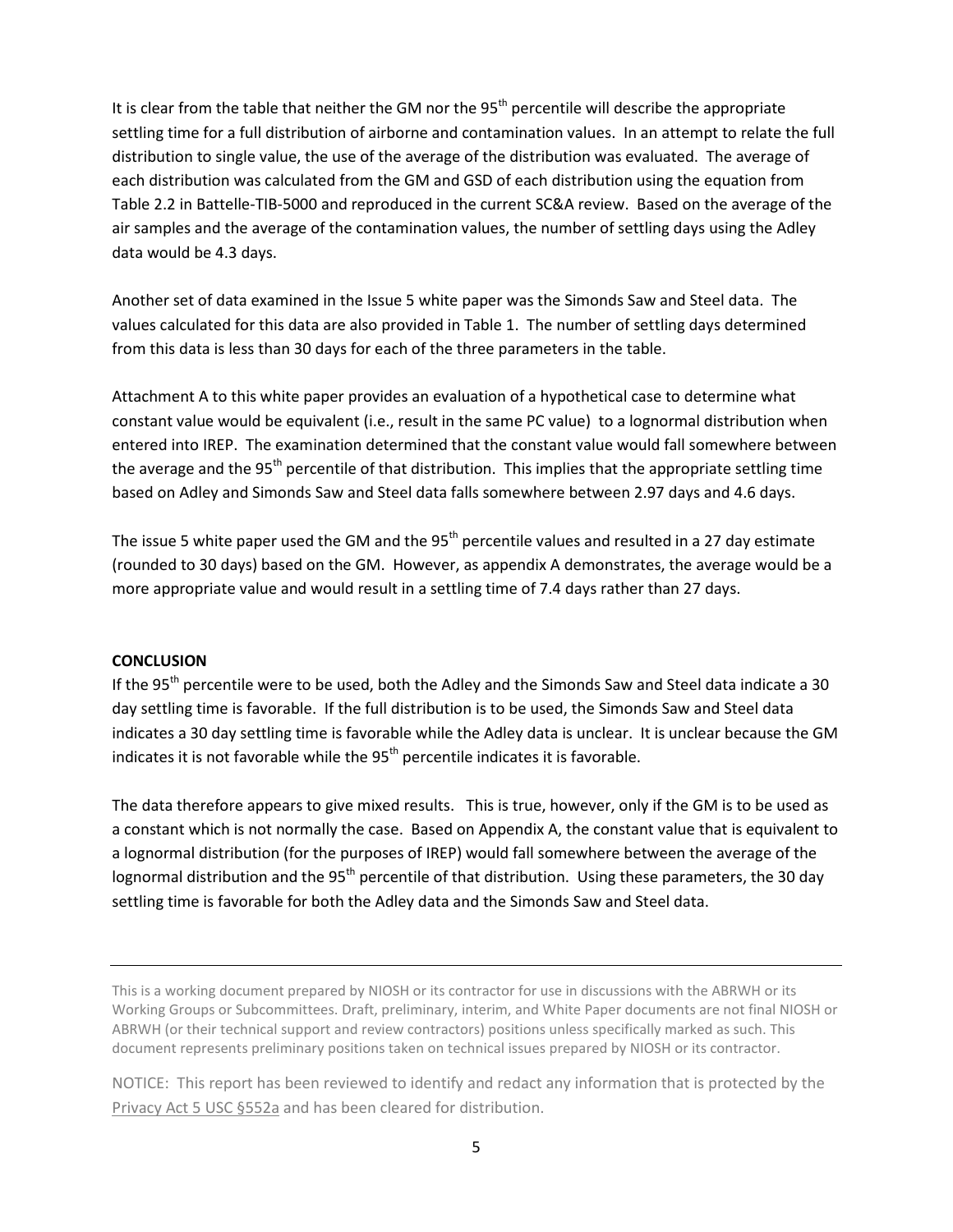Based on this limited reanalysis of the data, it is recommend that the 30 days settling time be retained in TBD-6000. It is recommended that the value not be lowered at this time until further analysis of possible additional datasets can be completed at some date in the future.

This is a working document prepared by NIOSH or its contractor for use in discussions with the ABRWH or its Working Groups or Subcommittees. Draft, preliminary, interim, and White Paper documents are not final NIOSH or ABRWH (or their technical support and review contractors) positions unless specifically marked as such. This document represents preliminary positions taken on technical issues prepared by NIOSH or its contractor.

NOTICE: This report has been reviewed to identify and redact any information that is protected by the Privacy Act 5 USC §552a and has been cleared for distribution.